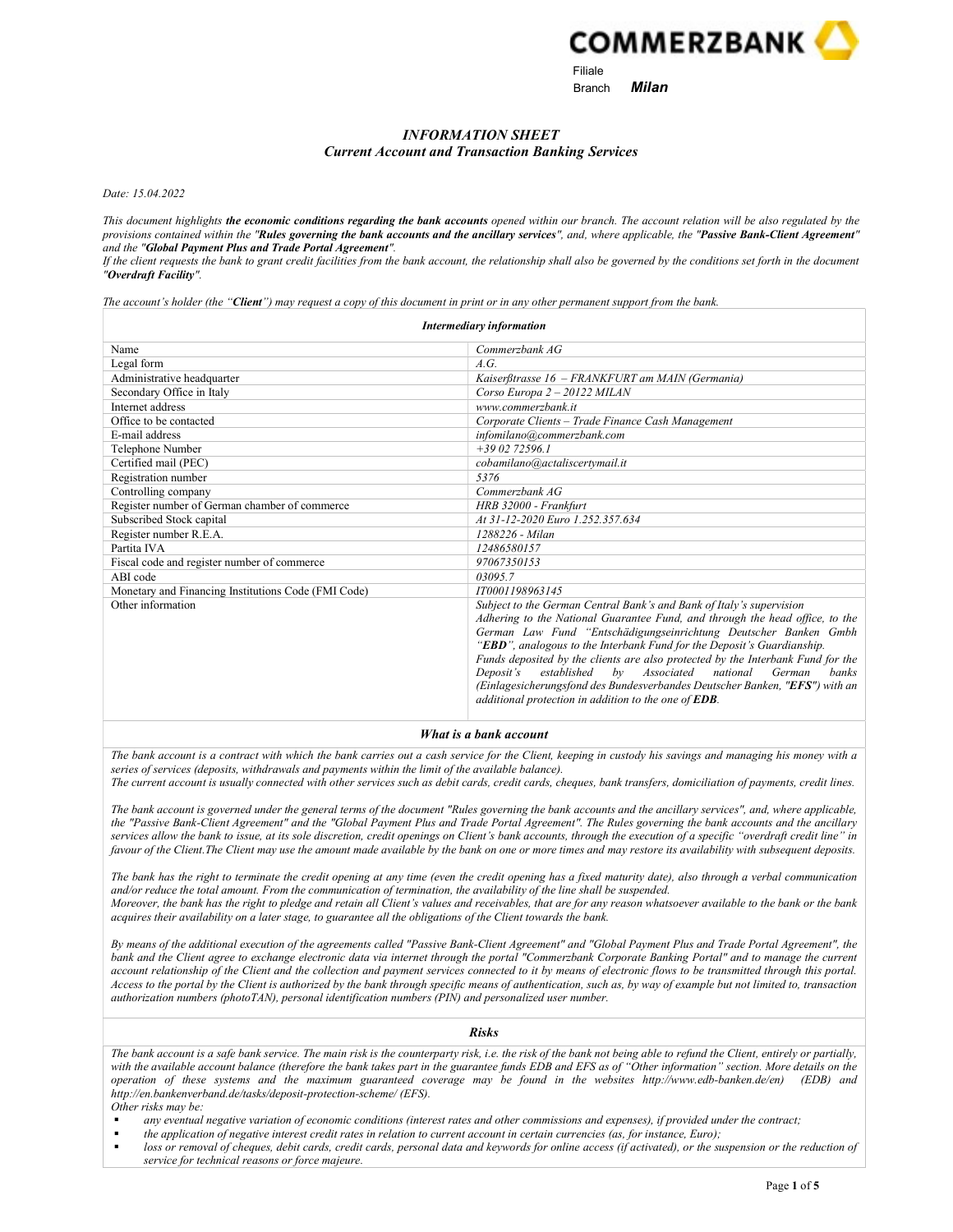**COMMERZBANK** Filiale

Branch **Milan** 

More information can be found in the "Practical guide to bank account", which helps to choose the right account type, available at www.bancaditalia.it

| <b>Main Economic Conditions</b> |                                                                                                  |                                                                                                                                                        |                   |            |                                                                                                                   |
|---------------------------------|--------------------------------------------------------------------------------------------------|--------------------------------------------------------------------------------------------------------------------------------------------------------|-------------------|------------|-------------------------------------------------------------------------------------------------------------------|
|                                 | <b>Description</b>                                                                               | Value                                                                                                                                                  |                   |            | Comment                                                                                                           |
|                                 | Credit rate on accounts in EUR                                                                   | $\epsilon$ STR $-1.70$                                                                                                                                 |                   | Min. 0,00  | If ECB interest rate on deposit facility greater or equal<br>to zero<br>% - before the applicable withholding tax |
| Credit interest                 |                                                                                                  | <b>ECB</b> Interest Rate Deposit Facility                                                                                                              |                   |            | If ECB interest rate on deposit facility lower than zero                                                          |
|                                 | <b>Credit rate accounts not EUR</b>                                                              | 0,00                                                                                                                                                   |                   |            |                                                                                                                   |
| <b>Debit Interest</b>           | Debit rate on accounts in EUR                                                                    | $\text{ESTR} + 6,00$                                                                                                                                   |                   | Max. 10,00 | % - current account overdraft                                                                                     |
|                                 |                                                                                                  | $\epsilon$ STR + 7,00                                                                                                                                  |                   | Max. 10,00 | % - exceed credit limit                                                                                           |
|                                 | Debit rate accounts not EUR                                                                      | Bilaterally agreed on the<br>Max. 10,00<br>basis of the foreign currency                                                                               |                   |            | % - current account overdraft                                                                                     |
|                                 | Interests calculation's periodicity and date                                                     | Annual, the 31st December of each year and, in<br>any case, at the end of the relationship                                                             |                   |            | For debit and credit interests                                                                                    |
| Interests Calculation           | Debit interest due date                                                                          | March 1 <sup>st</sup> of the year following the year in which<br>interest is accrued and, in case of final closure of<br>the relationship, immediately |                   |            |                                                                                                                   |
|                                 | Credit interest due date                                                                         | The same business day of the year in which<br>interest is accrued and, in the event of the final<br>closure of the relationship, immediately           |                   |            |                                                                                                                   |
|                                 | <b>Interest divisor</b>                                                                          | Civil year                                                                                                                                             |                   |            | For debit and credit interests                                                                                    |
|                                 | Account maintenance fee                                                                          | EUR $(600,00)$                                                                                                                                         |                   |            | Monthly                                                                                                           |
|                                 | Fee for pledged accounts                                                                         | EUR 500,00                                                                                                                                             |                   |            | Monthly                                                                                                           |
|                                 | <b>Account's closing expenses</b>                                                                | Free of charge                                                                                                                                         |                   |            |                                                                                                                   |
|                                 | Periodicity of sending account statements paper based                                            | Quarterly                                                                                                                                              |                   |            |                                                                                                                   |
|                                 | Postal charges                                                                                   | EUR (15,00)                                                                                                                                            |                   |            | Monthly                                                                                                           |
|                                 | Expenses for additional statements of account on<br>Client's demand, duplication, advices, other | EUR 15,00                                                                                                                                              |                   |            | For each statement/document                                                                                       |
|                                 | Stamp duty for every statement of account                                                        | As provided by the law in force                                                                                                                        |                   |            |                                                                                                                   |
|                                 | Certification for auditors and bank references letters                                           | EUR 150,00                                                                                                                                             |                   |            | Per request                                                                                                       |
|                                 | Courier - fast mail expenses                                                                     | EUR 15,00<br>min.                                                                                                                                      | EUR 65,00<br>max. |            |                                                                                                                   |
|                                 | Electronic account statement service                                                             | EUR $(30,00)$                                                                                                                                          |                   |            | Monthly per account                                                                                               |
|                                 |                                                                                                  | EUR (30,00)                                                                                                                                            |                   |            | Monthly per account                                                                                               |
|                                 | <b>Internet-Remote banking service</b>                                                           | EUR (25,00)                                                                                                                                            |                   |            | Users profile management                                                                                          |
| charges                         |                                                                                                  | EUR (55,00)                                                                                                                                            |                   |            | Set-up per account                                                                                                |
| Fixed                           |                                                                                                  | EUR (40,00)                                                                                                                                            |                   |            | Reading device                                                                                                    |
|                                 | <b>CBI passive bank service</b>                                                                  | EUR (30,00)                                                                                                                                            |                   |            | Monthly per account                                                                                               |
|                                 | <b>SWIFT Channel service</b>                                                                     | EUR 50,00                                                                                                                                              |                   |            | Monthly per account                                                                                               |
|                                 |                                                                                                  | EUR 30,00                                                                                                                                              |                   |            | Monthly per active service                                                                                        |
|                                 |                                                                                                  | EUR 800,00                                                                                                                                             |                   |            | Setup fee per day                                                                                                 |
|                                 | Extra current account dossier management                                                         | EUR $50,00 +$ any stamp duty                                                                                                                           |                   |            | Per request                                                                                                       |
|                                 |                                                                                                  | EUR (10,00)                                                                                                                                            |                   |            | By order electronic or in favour of the Client with urgent<br>priority                                            |
|                                 | <b>Domestic payments</b>                                                                         | EUR 40,00                                                                                                                                              |                   |            | By order paper based of the Client with urgent priority                                                           |
|                                 |                                                                                                  | EUR(2,50)                                                                                                                                              |                   |            | By order of the Client, electronic                                                                                |
|                                 | <b>SEPA CT payments for EU countries</b>                                                         | EUR(2,50)                                                                                                                                              |                   |            | In favour of the Client                                                                                           |
|                                 |                                                                                                  | EUR(5,00)                                                                                                                                              |                   |            | By order of the Client, intraday settlement                                                                       |
|                                 |                                                                                                  | EUR (10,00)                                                                                                                                            |                   |            | Intercompany                                                                                                      |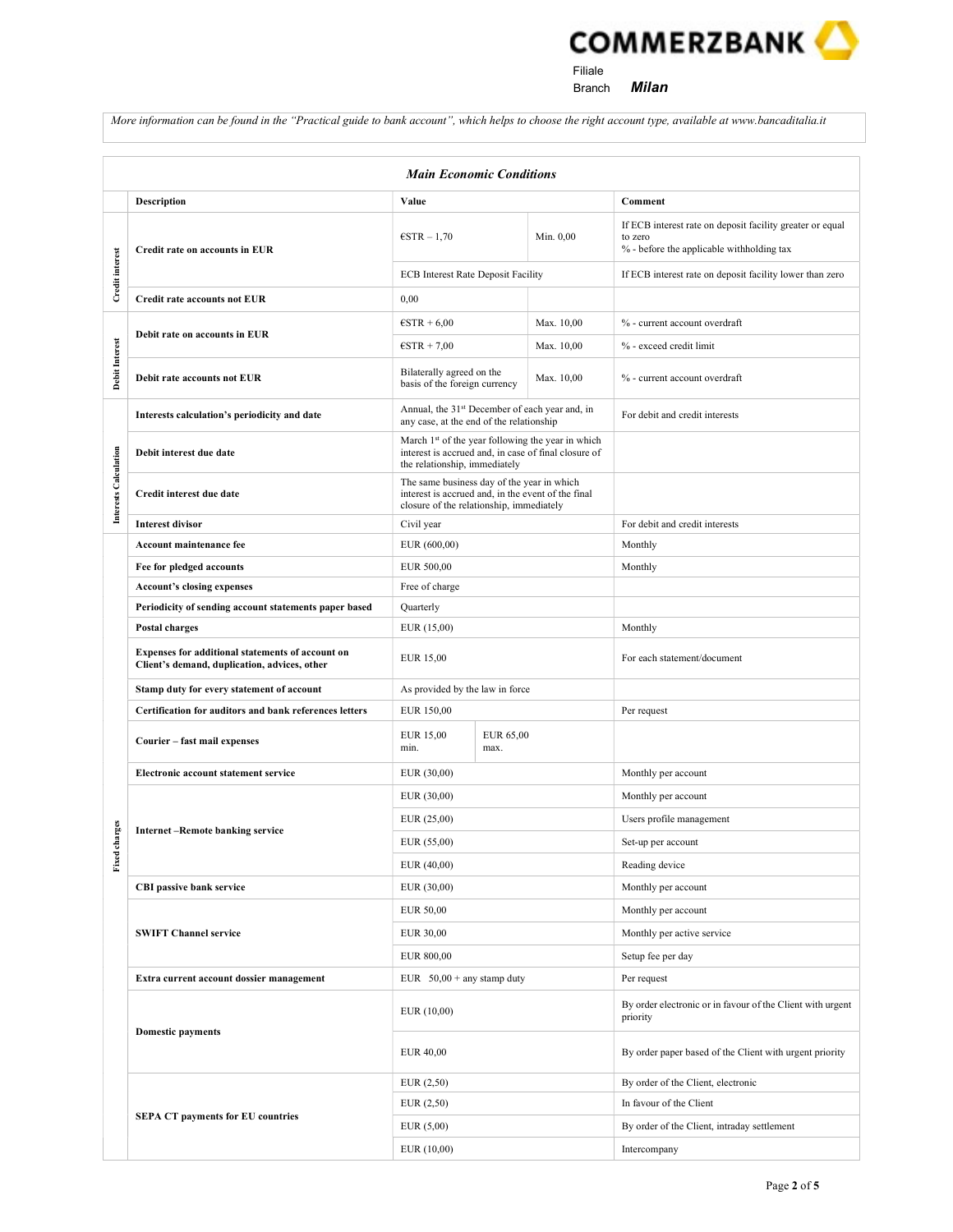

Branch **Milan** 

|            |                                                                          | EUR(5,00)<br>EUR 30,00<br>EUR (30,00)                         |                          |                      | Per file                                                                      |
|------------|--------------------------------------------------------------------------|---------------------------------------------------------------|--------------------------|----------------------|-------------------------------------------------------------------------------|
|            |                                                                          |                                                               |                          |                      | Standing orders (setup)                                                       |
|            |                                                                          |                                                               |                          |                      | By order of the Client, paperbased                                            |
|            |                                                                          | EUR(5,00)                                                     |                          |                      | Return of funds                                                               |
|            | Foreign payments, SEPA CT and SEPA DD for non EU<br>countries            | $(0,15\%)$                                                    | (Min.<br>EUR 12,50)      | (Max.<br>EUR 300,00) | By order of the Client, electronic                                            |
|            |                                                                          | $(0,15\%)$                                                    | (Min.<br>EUR 20,00)      | (Max.<br>EUR 500,00) | By order of the Client, paperbased                                            |
|            |                                                                          | <b>EUR</b><br>(25,00)                                         |                          |                      | By order of the Client, additional fee urgent priority                        |
|            |                                                                          | $(0,15\%)$                                                    | (Min.<br>EUR 12,50)      | (Max.<br>EUR 300,00) | In favour of the Client                                                       |
|            |                                                                          | EUR 30,00                                                     |                          |                      | Standing orders (setup)                                                       |
|            |                                                                          | EUR 25,00                                                     |                          |                      | Recall/cancellation of a transfer                                             |
|            | Ri.Ba., SEPA DD (B2B or Core for EU countries)<br>collection             | EUR $(5,00)$                                                  |                          |                      | Per item                                                                      |
|            | Copy of SEPA DD (B2B) mandate                                            | <b>EUR 5,00</b>                                               |                          |                      | Per item                                                                      |
|            | Ri.Ba., SEPA DD (B2B or Core for EU countries) note<br>payment           | EUR(3,00)                                                     |                          |                      | Per item                                                                      |
|            | Ri.Ba., SEPA DD (B2B or Core) unpaid, rejection,<br>recall, cancellation | EUR(5,00)                                                     |                          |                      | Per item                                                                      |
|            | Ri.Ba., SEPA DD (B2B or Core) manual repair,                             | EUR 15,00                                                     |                          |                      | Per request                                                                   |
|            | cancellation                                                             |                                                               |                          |                      |                                                                               |
|            | Foreign cheque deposit                                                   | $0,15\%$                                                      | Min.<br><b>EUR 20,00</b> | Max.<br>EUR 500,00   | Per item from abroad + postal charges                                         |
|            | <b>Cash Pooling service in Commerzbank</b>                               | EUR 150,00                                                    |                          |                      | Monthly per cross-border account                                              |
|            |                                                                          | EUR 35,00                                                     |                          |                      | Monthly per domestic account                                                  |
|            |                                                                          | EUR 150,00                                                    |                          |                      | Setup per account                                                             |
|            |                                                                          | EUR 250,00                                                    |                          |                      | Monthly per cross-border account                                              |
|            | Cash pooling service with third party banks                              |                                                               |                          |                      | Monthly per domestic account                                                  |
|            |                                                                          | EUR 250,00                                                    |                          |                      | Setup per account                                                             |
|            |                                                                          |                                                               | $\text{ESTR} - 1,70\%$   |                      | % - Credit interest                                                           |
| management | <b>Time deposit</b>                                                      | Civil year                                                    |                          |                      | Fixed divisor for interest calculation                                        |
| è          |                                                                          | Maturity                                                      |                          |                      | Periodicity of Interests liquidation                                          |
| Liquidi    |                                                                          | Eonia $+3,00\%$ for remaining days up to the<br>maturity date |                          |                      | Penalty for advance closing                                                   |
|            | Domestic payments value days                                             | 0 value day                                                   |                          |                      | By order or in favour of the Client urgent priority                           |
|            | <b>SEPA CT payments value days</b>                                       | 0 value day                                                   |                          |                      | Intercompany                                                                  |
|            |                                                                          | 0 value day                                                   |                          |                      | In favour of the Client from EU countries in Euro<br>currency                 |
|            | Foreign payments value dayss                                             | 0 value day                                                   |                          |                      | By order of the Client to EU countries in Euro currency<br>urgent priority    |
|            |                                                                          | 1 value day                                                   |                          |                      | By order of the Client to EU countries in Euro currency                       |
| Value days |                                                                          | 2 value days                                                  |                          |                      | In favour or by order of the Client, non EU countries or<br>non Euro currency |
|            | Transfer in favour of the same Client<br>Same day                        | 0 value day                                                   |                          |                      | Availability at credit value date                                             |
|            | Transfer in favour of the different<br><b>Client</b>                     | 1 value day                                                   |                          |                      | Availability at credit value date                                             |
|            |                                                                          | Maturity date                                                 |                          |                      | Ri.Ba. note payment, SEPA DD (B2B-Core)                                       |
|            | Direct debit value days and available cash                               | Maturity date $+1$ value day                                  |                          |                      | Ri.Ba.collection                                                              |
|            |                                                                          | Maturity date                                                 |                          |                      | SEPA DD (B2B-Core) Collection                                                 |
|            | Foreign cheque deposit                                                   | 3 from receiving payment date                                 |                          |                      | From abroad                                                                   |
| á          | <b>Miscellaneous charges</b>                                             | EUR 25,00                                                     |                          |                      | Payment advice                                                                |
|            |                                                                          | EUR 25,00                                                     |                          |                      | Modification, cancellation before the execution                               |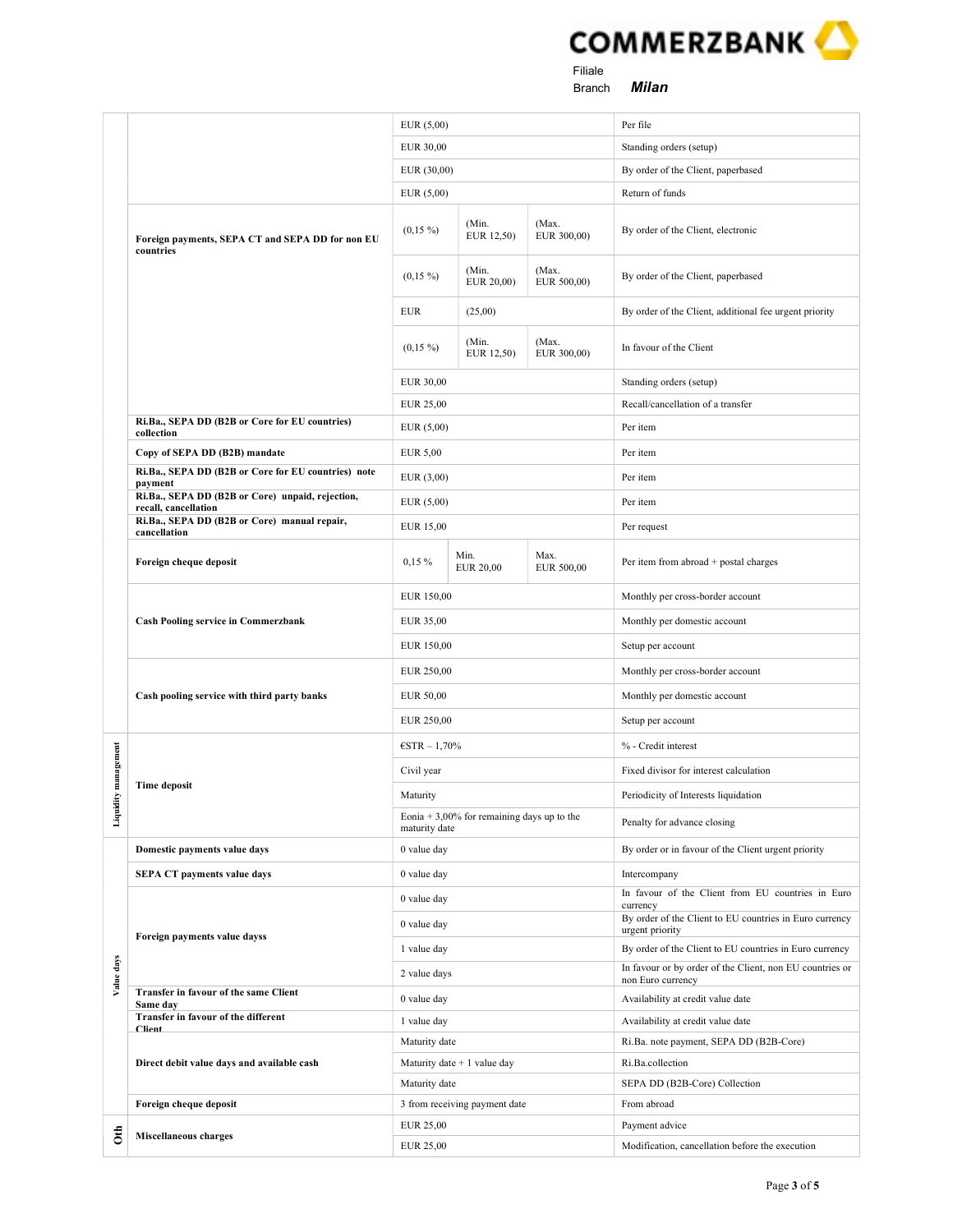

**Filiale Filiale** e and the state of the state of the Branch and Milan

|                                                                                                                        | <b>EUR 40,00</b>                                                                                                                                                                                                                                                                                   |  |        | Modification, cancellation after the execution                                                 |
|------------------------------------------------------------------------------------------------------------------------|----------------------------------------------------------------------------------------------------------------------------------------------------------------------------------------------------------------------------------------------------------------------------------------------------|--|--------|------------------------------------------------------------------------------------------------|
|                                                                                                                        | EUR 50,00                                                                                                                                                                                                                                                                                          |  |        | Investigation for unclear/incomplete bank codes<br>payments                                    |
|                                                                                                                        | 14:00                                                                                                                                                                                                                                                                                              |  |        | Payments in EUR paper based or urgent priority                                                 |
|                                                                                                                        | 11:00                                                                                                                                                                                                                                                                                              |  |        | Payments in currencies other than Euro                                                         |
|                                                                                                                        | 16:30                                                                                                                                                                                                                                                                                              |  |        | Electronic SEPA payments                                                                       |
|                                                                                                                        | 13:30                                                                                                                                                                                                                                                                                              |  |        | Electronic SEPA payments intraday settlement                                                   |
|                                                                                                                        | 15:30                                                                                                                                                                                                                                                                                              |  |        | Electronic SEPA payments intercompany                                                          |
| <b>Cut-off times</b>                                                                                                   | $14:00 - at least 15 business days before the$<br>maturity date                                                                                                                                                                                                                                    |  |        | Ri.Ba. collection                                                                              |
|                                                                                                                        | $14:00 - \text{business day before the maturity date}$                                                                                                                                                                                                                                             |  |        | Ri.Ba. note payment                                                                            |
|                                                                                                                        | $16:30 - at least 6 business days before the$<br>maturity date                                                                                                                                                                                                                                     |  |        | SEPA DD (B2B or Core)                                                                          |
|                                                                                                                        | $14:00 - \text{business day before the maturity date}$                                                                                                                                                                                                                                             |  |        | Tax payment (F24)                                                                              |
|                                                                                                                        | 11:00                                                                                                                                                                                                                                                                                              |  |        | To be applied to all services in the following half<br>working days: 14-8, 7-12, 24-12, 31-12. |
|                                                                                                                        | Buy price $+$ margin                                                                                                                                                                                                                                                                               |  |        | Outgoing payments                                                                              |
|                                                                                                                        | Sell price - margin                                                                                                                                                                                                                                                                                |  |        | Incoming payments                                                                              |
| Margins in exchange rates for<br>non-documentary payments in currency.                                                 | Margin applied USD                                                                                                                                                                                                                                                                                 |  | 0.0059 |                                                                                                |
| (Note1: for every other currency, our offices are to be<br>contacted.                                                  | Margin applied AUD                                                                                                                                                                                                                                                                                 |  | 0,051  |                                                                                                |
| Note2: the aforesaid margins are exclusively applicable to<br>the conversions deriving from the payments execution and | Margin applied CAD                                                                                                                                                                                                                                                                                 |  | 0,012  |                                                                                                |
| are in no way connected with our activity in exchanges.<br>Note3: the exchange rate applied to NON-Euro operations is  | Margin applied GBP                                                                                                                                                                                                                                                                                 |  | 0.0045 |                                                                                                |
| the one taken from the means of information with value date<br>of the regulation day of the operation)                 | Margin applied JPY                                                                                                                                                                                                                                                                                 |  | 0,75   |                                                                                                |
|                                                                                                                        | Margin applied CHF                                                                                                                                                                                                                                                                                 |  | 0.009  |                                                                                                |
|                                                                                                                        | Margin applied CNH                                                                                                                                                                                                                                                                                 |  | 0,20   |                                                                                                |
|                                                                                                                        | $0,15\%$<br>EUR 12,50 min.                                                                                                                                                                                                                                                                         |  |        | Intervention fee                                                                               |
| <b>Currencies dealing</b>                                                                                              | <b>EUR 7.75</b>                                                                                                                                                                                                                                                                                    |  |        | Handling fee                                                                                   |
| <b>AOER</b>                                                                                                            | The Client may consult the applicable Applicable Overall Effective Rate (AOER) provided under article 2 of<br>law n. 108/96 ("anti-usury law"), as subsequently modified and integrated, on the sign posted pursuant to<br>comma 3 of such article, or on the bank's website (www.commerzbank.it). |  |        |                                                                                                |

## Flat Fee

A Flat Fee equal to EUR 3.000,00 on a monthly basis can be applied by the bank upon an agreement with the account holder in case the total amount of the transactions executed by the client and identified by the fixed charges with ( ) doesn't exceed the amount of the Flat Fee

#### Termination (recesso and risoluzione), complaints, maximum time for termination

#### Termination (recesso)

The parties may terminate the agreement at any time with no penalties and expenses arising from bank account's closing with 1 (one) day prior written notice. Each party may ask the instant payment of any amount due at any time, except for the case in which the bank has granted the Client with a bank account's opening, whose repayment requires 15 (fifteen) days prior written notice. In case the Client issues checks over the available amount deposited on the bank account, in case of termination the payment will occur as follows:

- in case of termination right exercised by the bank or the Client, the bank is not obliged to pay checks with issue date falling after the termination date;
- in case of termination right exercised by the bank, the Client is obliged to make available funds necessary to pay issued checks (with issue date falling before the termination date), if presentation date is not overdue;
- whether the bank exercises its right of set-off credits (that are not available but payable), the bank is not obliged to pay checks issued by the Client with issue date falling after the receipt by the Client of the notice of set-off. This right is limited to cases in which there are no available funds on the bank account.

### Timing for contract closing for the bank: 30 (thirty) days

## **Complaints**

Complaints shall be sent to the bank's "complaints" office (Corso Europa, 2 - 20122 MILAN) by registered letter or by certified mail (PEC): cobamilano@actaliscertymail.it. The bank will respond within 60 (sixty) days of receipt of the complaint, except for complaints relating to payment services, for which a deadline of 15 working days from receipt is envisaged. In more complex cases that require research and further studies, the deadline may be extended by providing the Client with a reasonable and reasoned response to the delay and specifying the deadline by which the Client will receive the definitive response, which may not in any case exceed 35 working days. If the Client is not satisfied or has not received a reply within 60 (sixty) days, before resorting to the Court, he may apply to Arbitro Bancario Finanziario (ABF) directly. To find out how to apply to the ABF one can consult the website www.arbitrobancariofinanziario.it, ask at the branches of the Bank of Italy, or ask the bank itself.

The decision of the arbitrator will not affect the Client's right to appeal to the ordinary judicial authorities.

The Client may alternatively carry out the mediation procedure within the terms provided for by the regulations in force, and then appeal: - To the Conciliatore Bancario Finanziario - Association for the resolution of banking, financial and corporate disputes - ADR. The Rules of the Conciliatore Bancario Finanziario